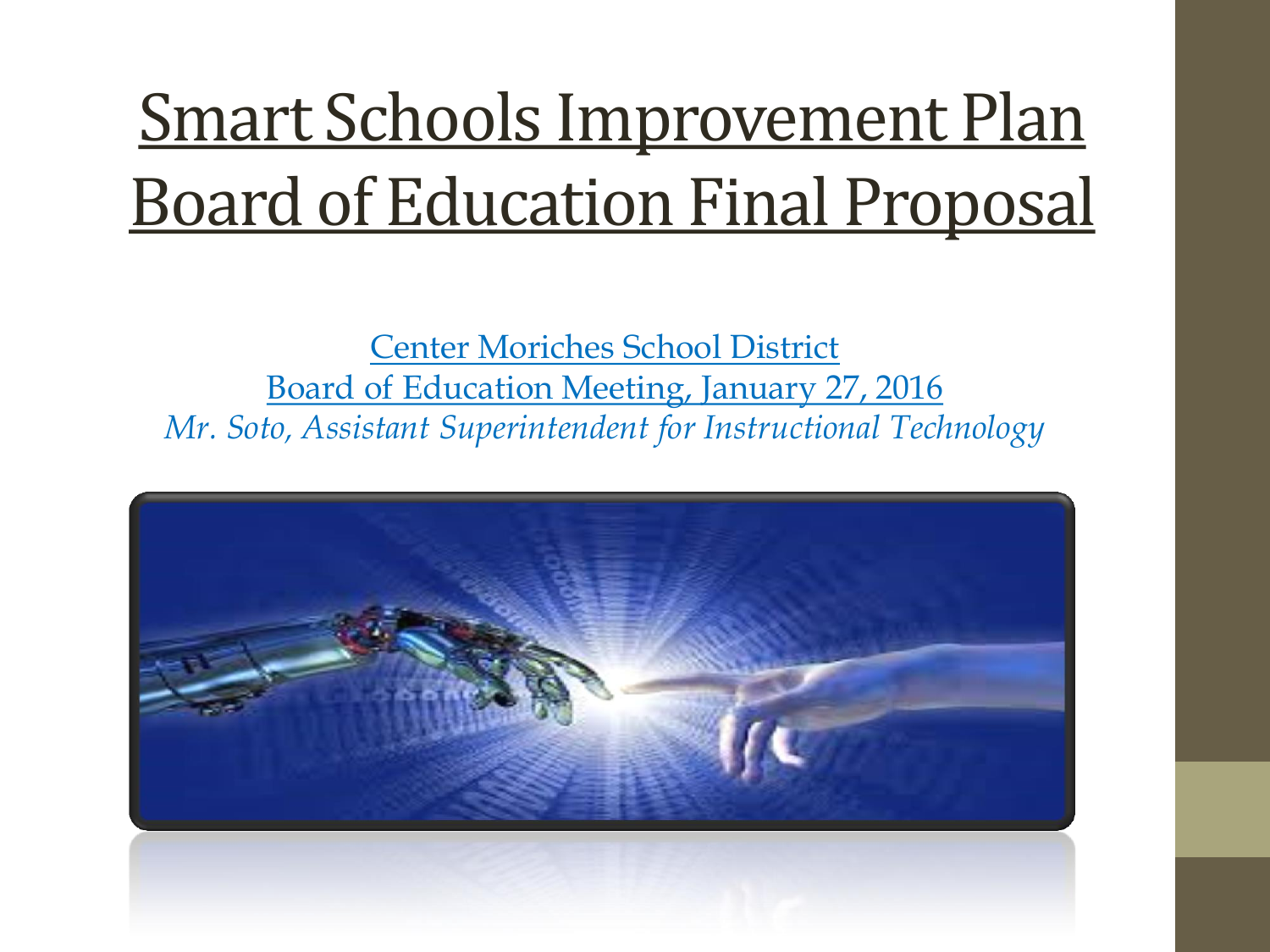### Smart Schools Bond Act

Center Moriches Allocation: **\$1,034,558**



 State funding will be done through a reimbursement model: "*Once an approved purchase is made and the request for reimbursement is received and approved, the New York State Education Department will authorize payment and the funds will be paid to districts within 90 days in most cases."*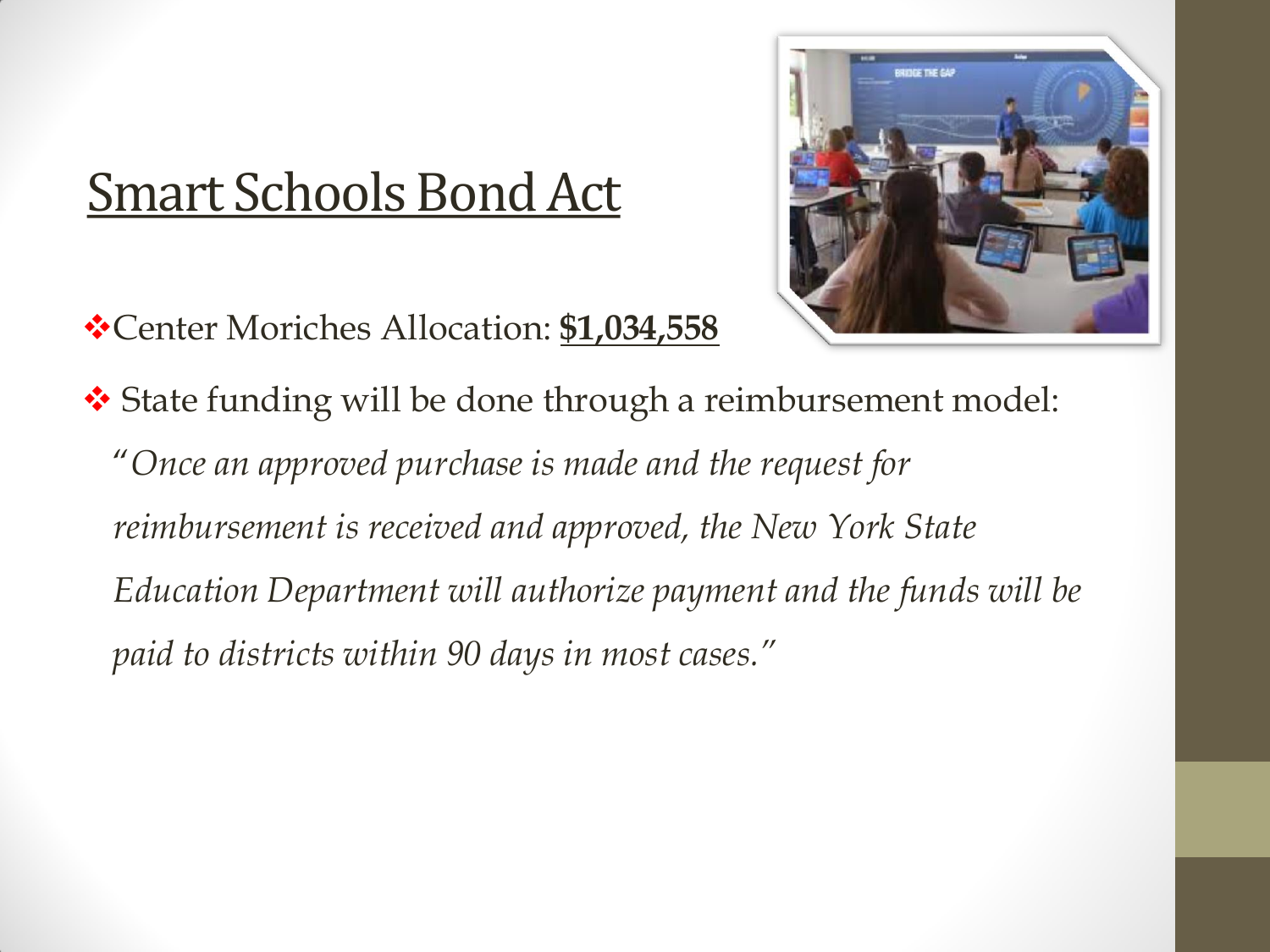| <b>Center Moriches School District - Smart Schools Improvement Plan Proposal Items</b> |  |
|----------------------------------------------------------------------------------------|--|
|                                                                                        |  |

|                         | <b>Technology Projects</b>                                                                                                                                                                                                                                                                                                                             | <b>Cost</b>                                                                        | End of<br>Life<br>(EOL) | *Annualize<br>Cost |
|-------------------------|--------------------------------------------------------------------------------------------------------------------------------------------------------------------------------------------------------------------------------------------------------------------------------------------------------------------------------------------------------|------------------------------------------------------------------------------------|-------------------------|--------------------|
| $\overline{1}$          | <b>District Wide Wireless: Provide access to district owned</b><br>devices and limited guest access to the internet.                                                                                                                                                                                                                                   | \$250,000                                                                          | 5 yrs.                  | \$50,000           |
| $\overline{2}$          | Tablets or Windows Based Laptops on a Cart: Purchase a<br>class set, 30 devices, for each grade in the district, K-12.<br>The cost will include the device, a protective case, one<br>management cost per device, and a cart per grade.                                                                                                                | \$240,000<br>$(30 \times 16,$<br>480x<br>$$450.00-$<br>\$1,500x16<br>$=$ \$24,000) | 3 yrs.                  | \$80,000           |
| $\overline{\mathbf{3}}$ | <b>STEM Elective Equipment:</b> computerized numerical<br>control (CNC) machine, mini lathe or mill, green screen,<br>video equipment, 3D Printer, high capacity computers and<br>printers. (MB and MK Items: spectrum analyzer, signal<br>generator, oscilloscope, graphic tablet, LEGO Story-<br>Starter, Dash and Dot Robot Bundle, Bee Bots, Etc.) | \$93,158                                                                           | 5 yrs.                  | \$18,631           |
| $\overline{\mathbf{4}}$ | <b>Document Cameras:</b> We currently have 48 devices that<br>are widely used in the district. The proposal will be to<br>outfit each class with a document camera, which will be an<br>increase of approximately 50 document cameras.                                                                                                                 | \$15,000<br>$(300 \times 50)$                                                      | $1 \,\mathrm{yr}$ .     | \$15,000           |
| 5                       | <b>Digital Microscopes</b> : Allows teachers to project objects on<br>the overhead and/or smart boards. Outfit all the science<br>labs at the secondary complex and the new elementary<br>science room.                                                                                                                                                | \$1,400<br>$(20 \times $70)$                                                       | 1 yr.                   | \$1,400            |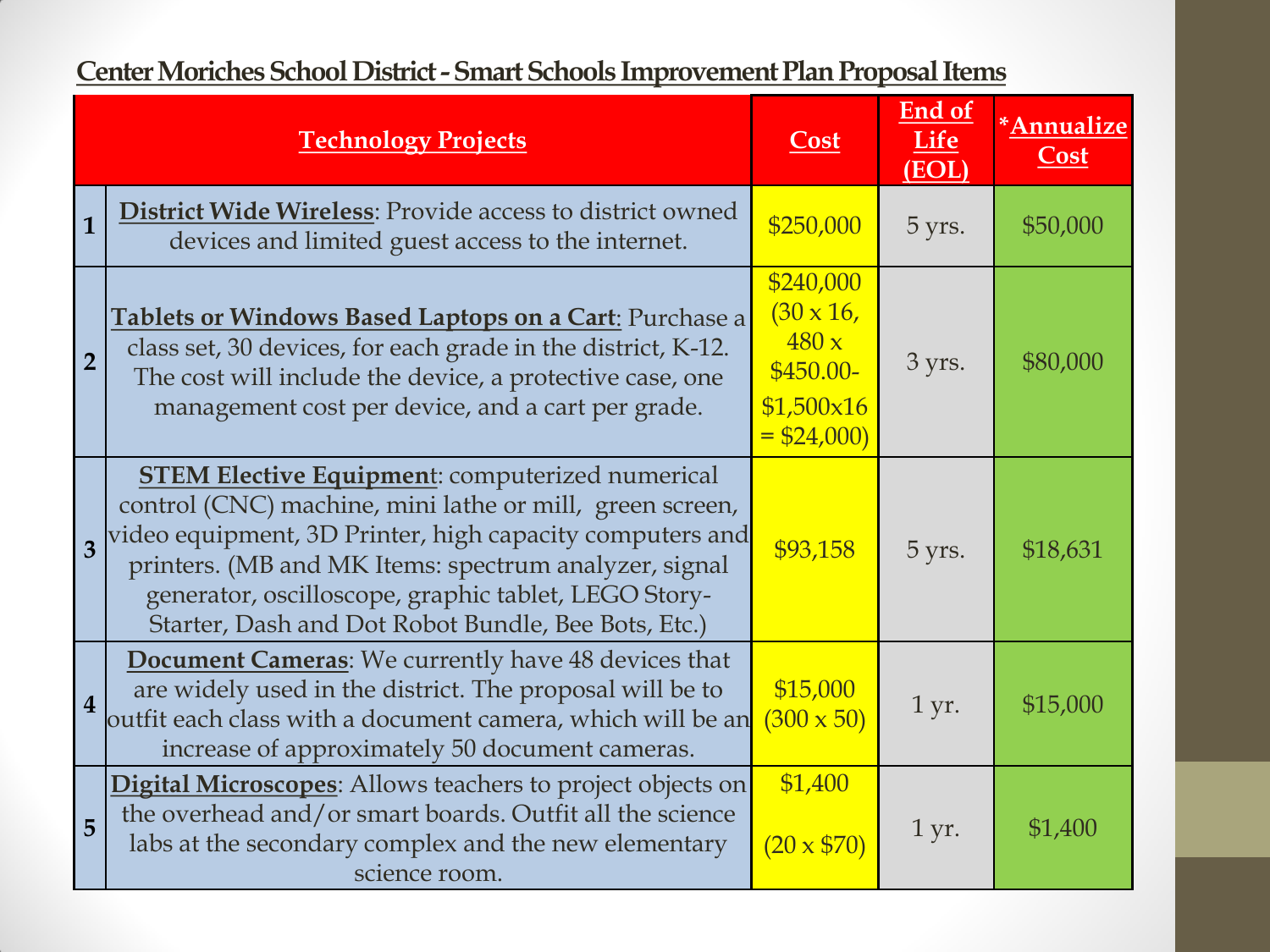|                | <b>Technology Projects</b>                                                                                                                                                                                   | Cost        | <b>End of</b><br><b>Life</b><br>(EOL) | *Annualize<br>Cost |
|----------------|--------------------------------------------------------------------------------------------------------------------------------------------------------------------------------------------------------------|-------------|---------------------------------------|--------------------|
| 6              | <b>Increased Security Measures</b>                                                                                                                                                                           | \$90,000    | 3 yrs.                                | \$30,000           |
| $\overline{7}$ | Replace Current System: Wireless Bridge.                                                                                                                                                                     | \$70,000    | 5 yrs.                                | \$14,000           |
| 8              | <b>Elementary Intercom System:</b> Replacement of the<br>current intercom/telephone system.                                                                                                                  | \$40,000    | $\Omega$                              | \$13,333           |
| 9              | <b>Internal Infrastructure: SAN Drive, 11 Network</b><br>Switches, Remote Access Server.                                                                                                                     | \$100,000   | 5 yrs.                                | \$20,000           |
| <b>10</b>      | <b>Classroom Desktop Replacements: Purchase of</b><br>150 desktop computers for classroom use. There<br>will be 304 computers that will be at the EOL (end<br>of life) by the close of the 2016 school year. | \$135,000   | 5 yrs.                                | \$27,000           |
| Total:         |                                                                                                                                                                                                              | \$1,034,558 |                                       | \$269,364          |
|                | <b>Remaining Balance:</b>                                                                                                                                                                                    | \$0         |                                       |                    |

#### **Center Moriches School District -Smart Schools Improvement Plan Proposal Items***-Continued*

*\*The cost identified is based on replacement of the item over a new warranty agreement (3-5 yrs.). The cost may be realized in year four or six.*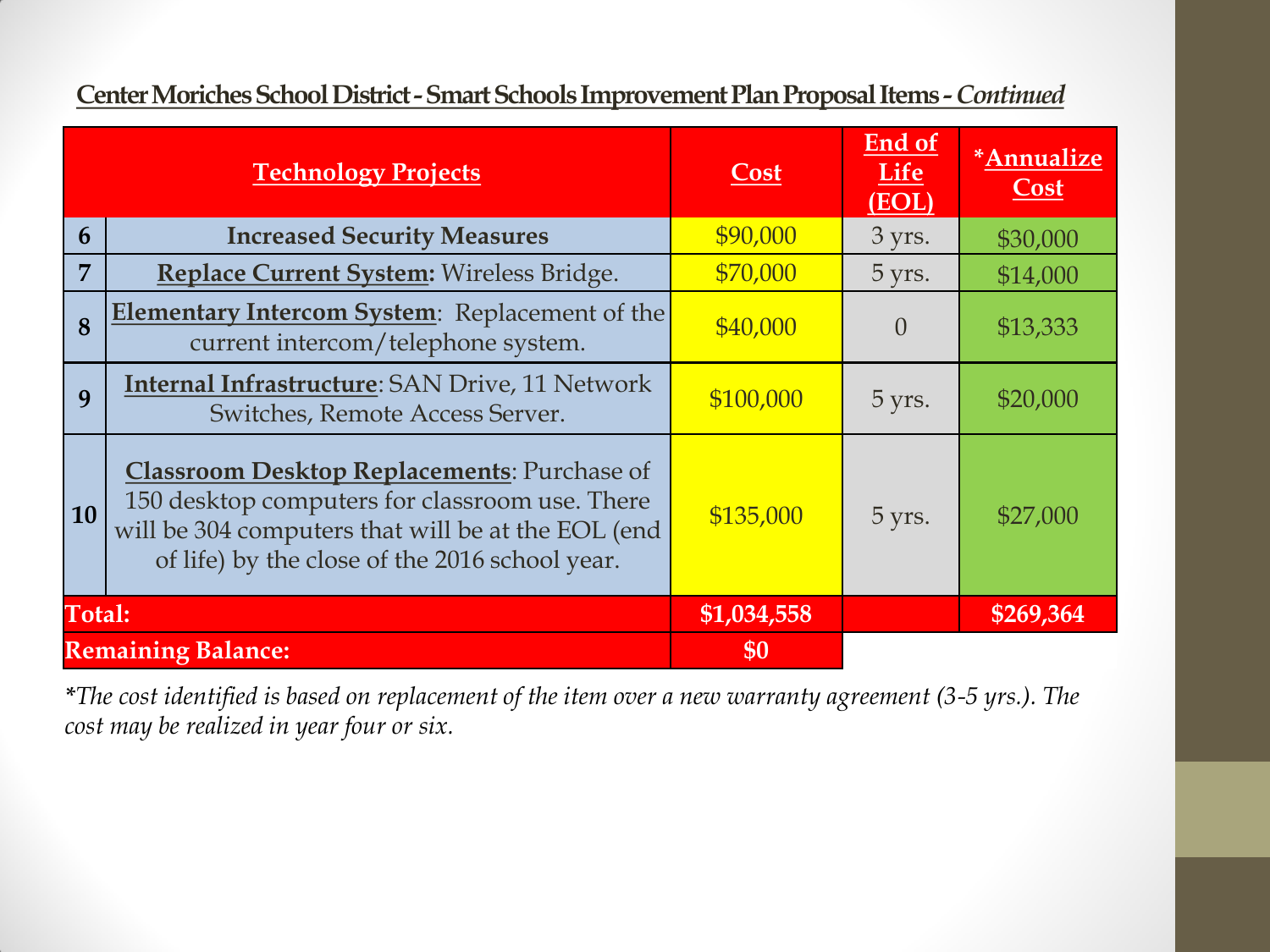# Educational Benefits

### Lesson Construction/Methodology:

- Accessibility to different forms of media and presentation tools
- Access to worldwide information and research
- Allows for digital learning opportunities (digital fieldtrips and distance learning)
- Encourages differentiation of lessons, material, and instructional expectations
- $\Box$  Prepares students for future vocational explorations
- Allows for experimentation in lessons and methodology
- $\Box$  Provides access to technology, within the classroom, to enhance necessary computer skills; i.e. typing, saving documents, organizing work within defined folders, discerning reliable informational sources, and utilizing a variety of educational tools

Student Engagement:

- $\Box$  Shift occurs from teacher directed instructional to a facilitation model
- $\Box$  Students are active participants of their learning
- Student centered:
	- Intrinsically motivated
	- **Example 1** Students help develop and guide their learning
	- Enhances collaboration and increases the social/emotional capacity of students
- $\Box$  As 'digital natives,' the use of technology naturally replicates their learning style